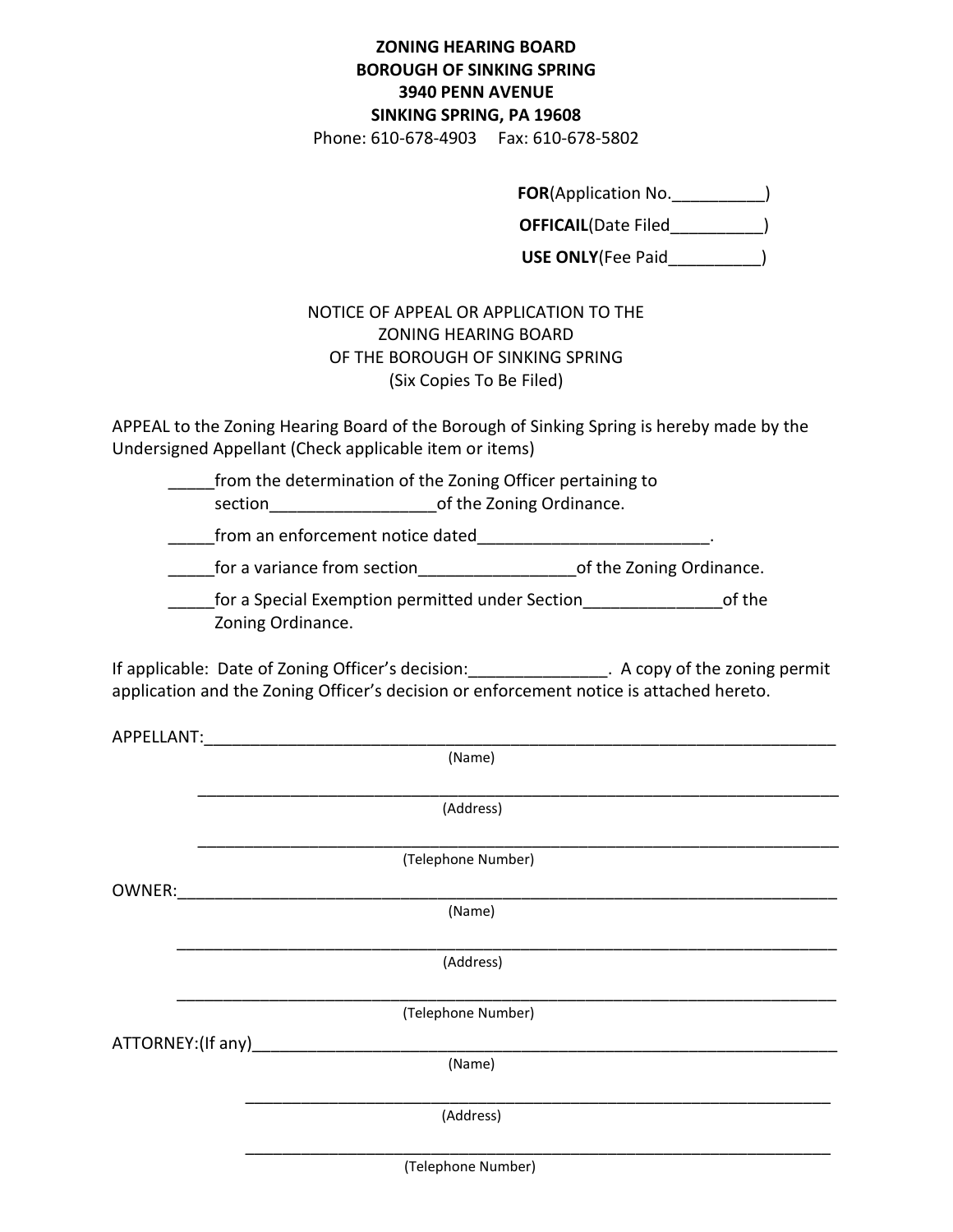| 1. Interest of Appellant: (Check applicable item or items)                                                                            |  |  |  |  |  |  |
|---------------------------------------------------------------------------------------------------------------------------------------|--|--|--|--|--|--|
| Owner by deed dated <b>container the COV</b>                                                                                          |  |  |  |  |  |  |
| Equitable owner under Agreement of Sale dated                                                                                         |  |  |  |  |  |  |
| Lessee under lease dated___________________. Lessee has permission of the owner of                                                    |  |  |  |  |  |  |
| the property to present this application.                                                                                             |  |  |  |  |  |  |
|                                                                                                                                       |  |  |  |  |  |  |
|                                                                                                                                       |  |  |  |  |  |  |
|                                                                                                                                       |  |  |  |  |  |  |
|                                                                                                                                       |  |  |  |  |  |  |
| 2. Application relate to: (Check applicable item or items)                                                                            |  |  |  |  |  |  |
| _____Use ________________Existing Building<br><b>Example Yards</b><br>Lot Area                                                        |  |  |  |  |  |  |
| Height <b>National Proposed Building</b><br>Other<br>Sign                                                                             |  |  |  |  |  |  |
|                                                                                                                                       |  |  |  |  |  |  |
| 3. Brief description of real estate affected:<br>Location: (Specific location, with direction and distance from nearest intersection) |  |  |  |  |  |  |
|                                                                                                                                       |  |  |  |  |  |  |
|                                                                                                                                       |  |  |  |  |  |  |
|                                                                                                                                       |  |  |  |  |  |  |
|                                                                                                                                       |  |  |  |  |  |  |
|                                                                                                                                       |  |  |  |  |  |  |
| Present improvements upon the land: The Content of the Content of the land:                                                           |  |  |  |  |  |  |
|                                                                                                                                       |  |  |  |  |  |  |
|                                                                                                                                       |  |  |  |  |  |  |
| 4. This is an appeal from action of the Zoning Officer, specify the alleged error of the Zoning                                       |  |  |  |  |  |  |
| Officer: <u>with a series of the series of the series of the series of the series of the series of the series of</u>                  |  |  |  |  |  |  |
|                                                                                                                                       |  |  |  |  |  |  |
|                                                                                                                                       |  |  |  |  |  |  |
|                                                                                                                                       |  |  |  |  |  |  |
| 5. Describe the relief desired by Appellant: ___________________________________                                                      |  |  |  |  |  |  |
|                                                                                                                                       |  |  |  |  |  |  |
|                                                                                                                                       |  |  |  |  |  |  |
|                                                                                                                                       |  |  |  |  |  |  |

\_\_\_\_\_\_\_\_\_\_\_\_\_\_\_\_\_\_\_\_\_\_\_\_\_\_\_\_\_\_\_\_\_\_\_\_\_\_\_\_\_\_\_\_\_\_\_\_\_\_\_\_\_\_\_\_\_\_\_\_\_\_\_\_\_\_\_\_\_\_\_\_\_\_\_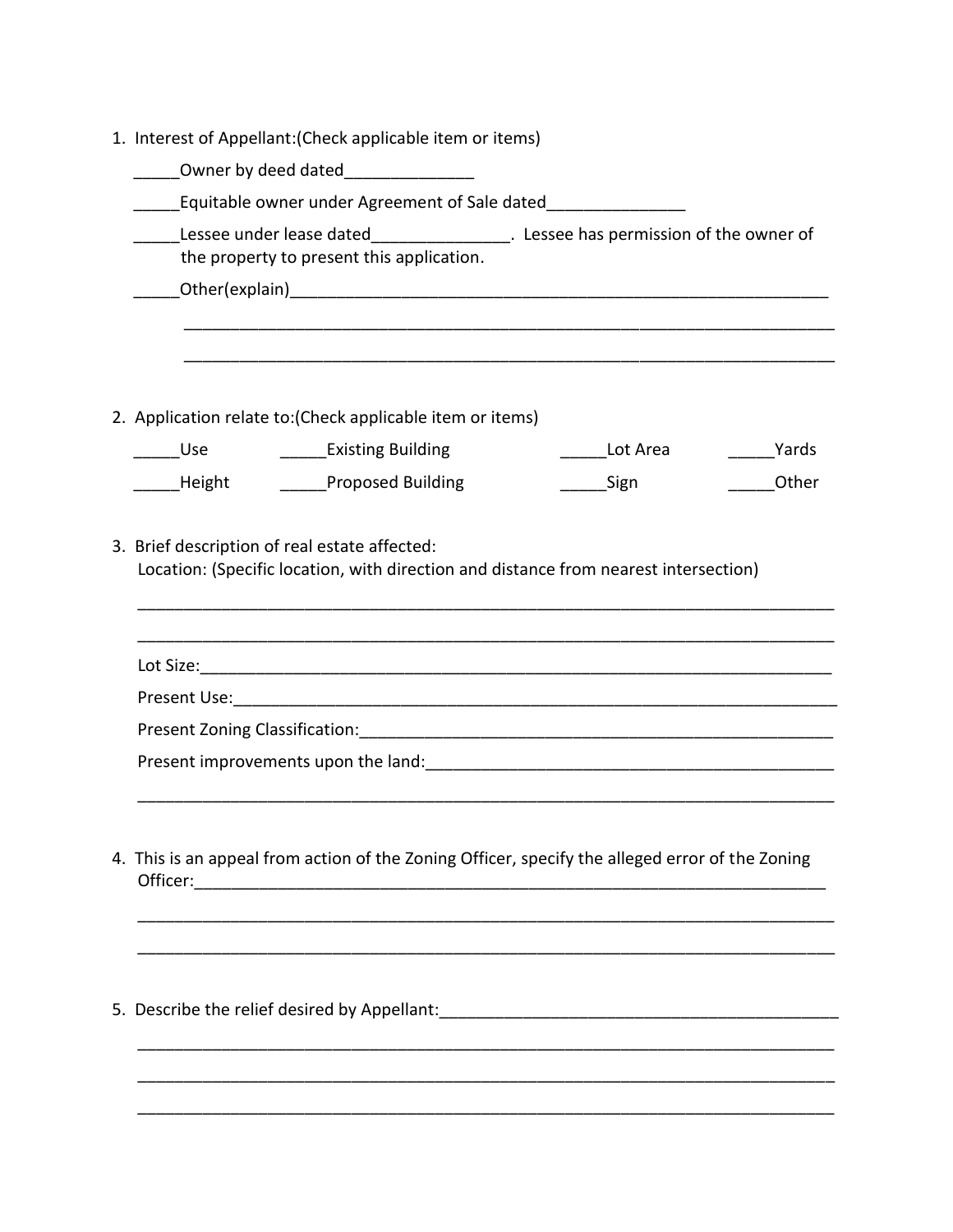6. Describe the reasons Appellant believes Board should approve desired action: (refer to action or sections of Ordinance under which it is felt that desired action may be allowed, and note whether hardship is or is not claimed, and the specific hardship)\_

| 7. Has a previous appeal been filed in connection with these premises? Thes | Nο |
|-----------------------------------------------------------------------------|----|
| If Yes, list the following:                                                 |    |
| Date of prior Zoning Hearing Board decision:                                |    |
| Name of applicant in prior decision:                                        |    |
| Relief granted in prior decision:                                           |    |

8. The full names, addresses and tax parcel identification numbers of all of the owners and occupiers of land which borders the entire boundary lines of the property for which zoning relief is now requested are as follows:

| <u>Name</u> | <u>Address</u> | <u>Tax I.D. No.</u> |
|-------------|----------------|---------------------|
|             |                |                     |
|             |                |                     |
|             |                |                     |
|             |                |                     |
|             |                |                     |
|             |                |                     |
|             |                |                     |
|             |                |                     |
|             |                |                     |
|             |                |                     |
|             |                |                     |